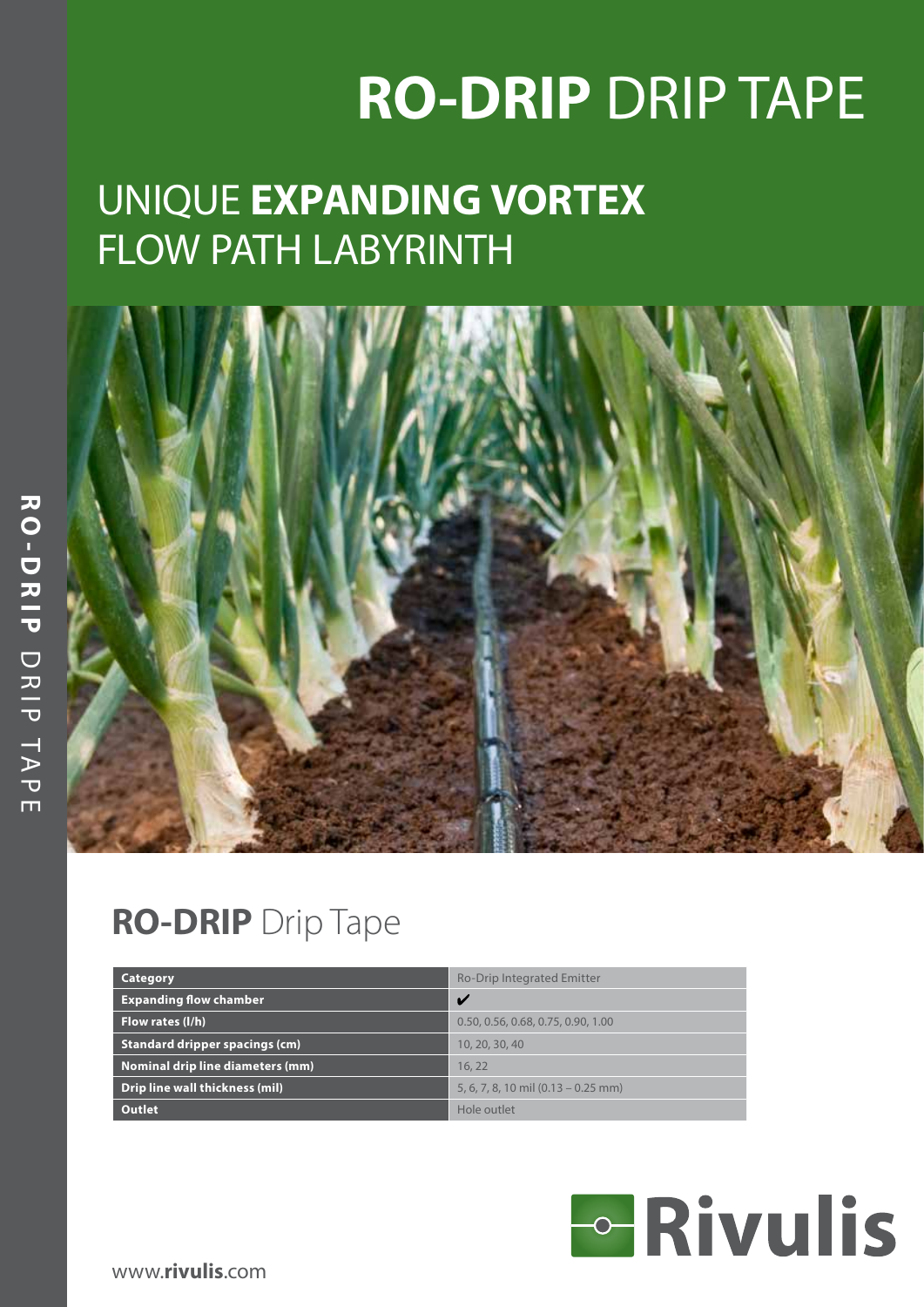

### **EXCLUSIVE EXPANDING LABYRINTH**: CLOGGING PROTECTION

#### **Only Ro-Drip has an expanding flow-path that enlarges when you increase water pressure.**

This unique feature helps expel foreign particles that would have permanently blocked other drip tapes. If you clog your Ro-Drip labyrinth, you can increase your system pressure which results in the expansion of the labyrinth flow channel, helping expel debris and normal operation to resume.

**If you are new to drip irrigation, or have very poor water quality, why take the risk?** 

**Choose Ro-Drip for maximum system protection.** 

UNIQUE EXPANDING *VORTEX LABYRINTH*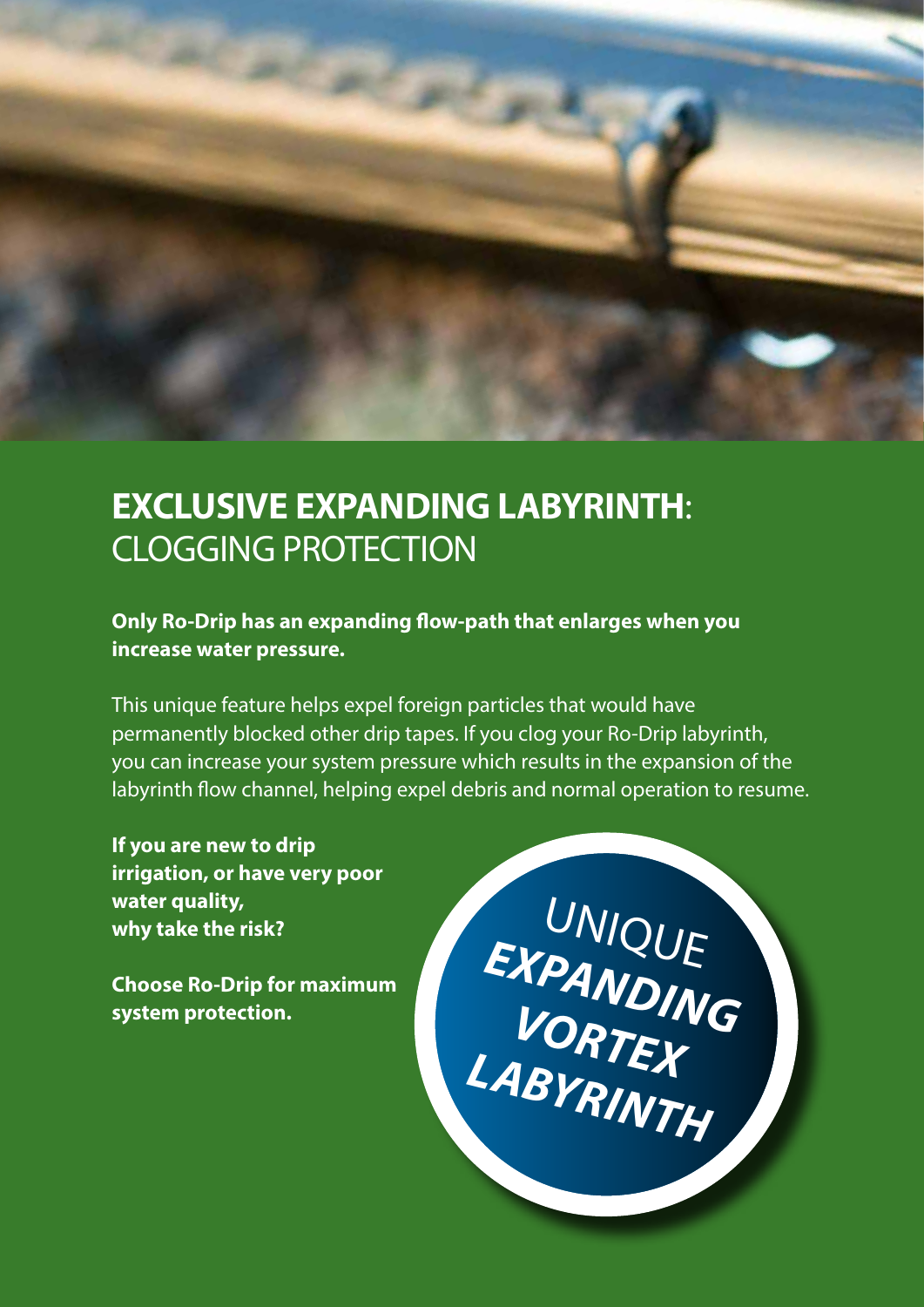

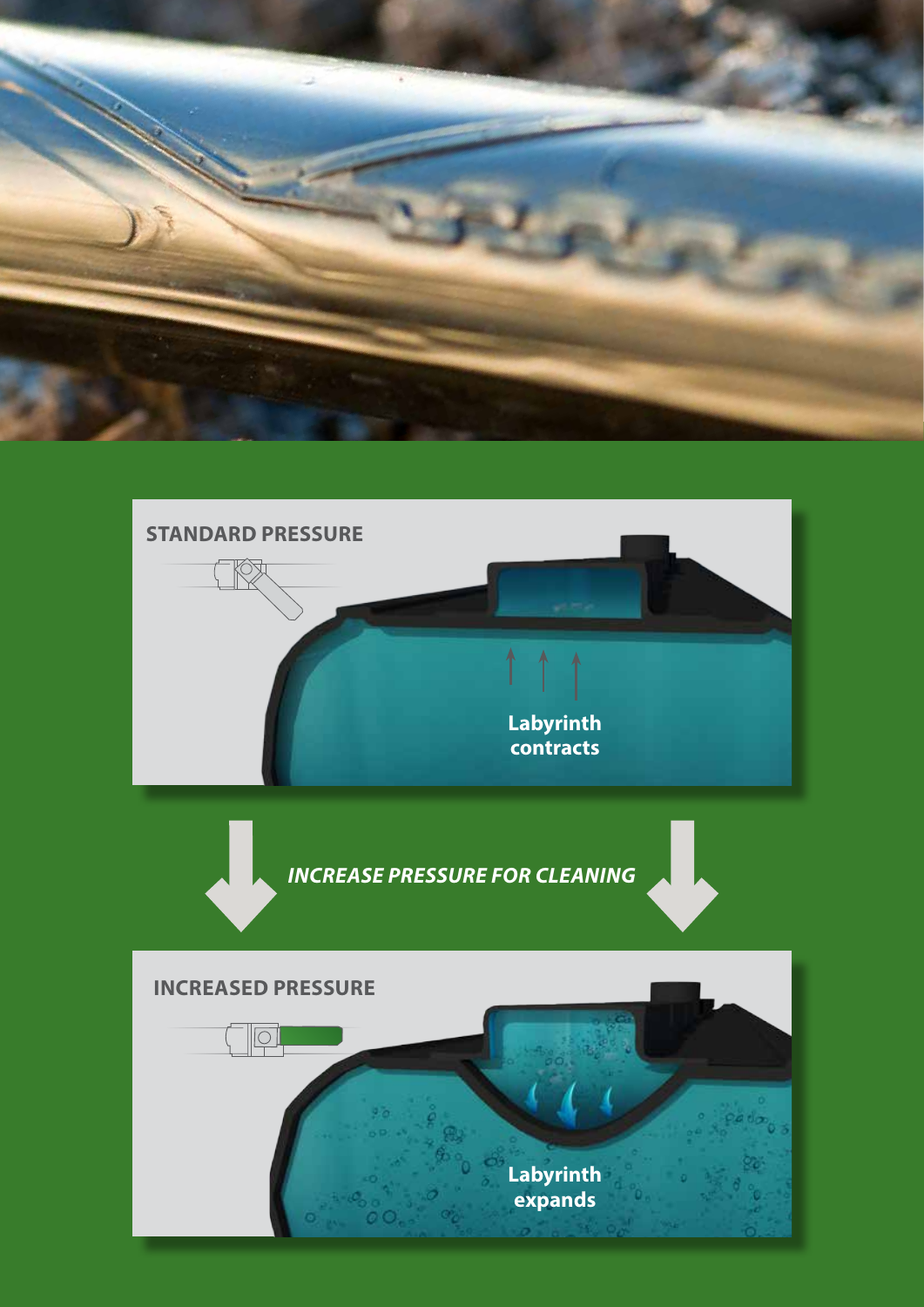### **BEST AGRONOMIC PERFORMANCE**

#### **The benefits of closer emitter spacing are numerous, but are all related to more effective water movement.**

When irrigating, you want water to move laterally, not deep down through the soil profile where it is either lost (including any fertilizers added) or is harder for plants to uptake. By keeping emitters spaced at close intervals, water flows laterally quicker, ensuring a continued wet strip along the row. In addition, more emitters per meter provides greater protection against crop loss if an emitter becomes blocked.

A great thing is when you use Ro-Drip, closer emitter spacing intervals do not need to come at an extra cost. Because Rivulis Ro-Drip has emitters manufactured into the tape itself, as opposed to inserted molded drippers, there is no cost difference per meter between 10 emitters per meter (10 cm spacing) and two emitters per meter (50 cm spacing).

**Ro-Drip helps make your choice of emitter interval spacing an agronomic decision, not one based on your bank account.**



#### RECOMMENDED EMITTER INTERVAL SPACING

10–20 cm | Strawberries and leafy greens 20–30 cm | All vegetables (except leafy greens) 30 cm | Melons, cane & cotton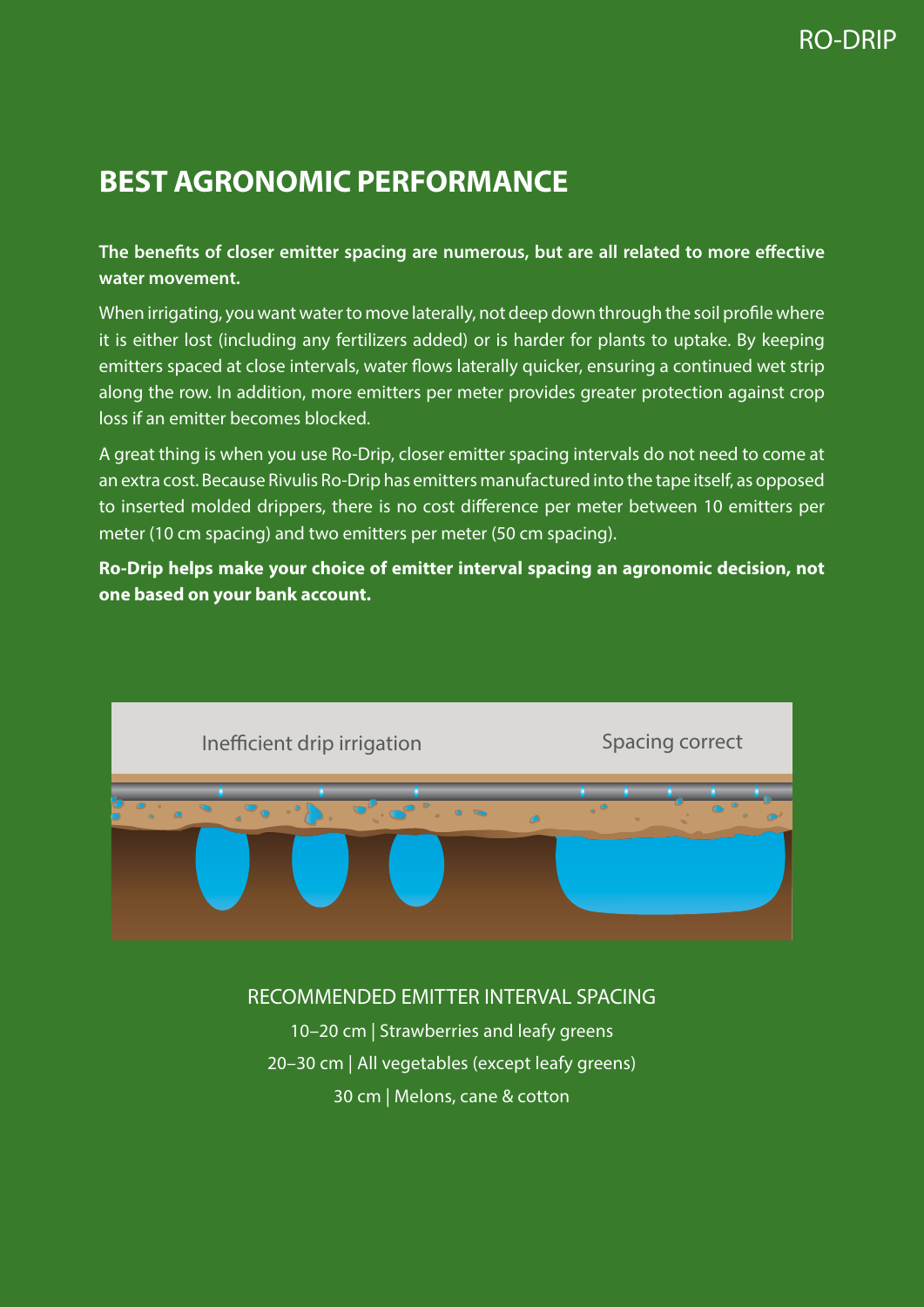### **QUALITY:** YOU CAN DEPEND UPON

Because it is your crop and livelihood on the line, we undertake extensive quality testing on every roll of Ro-Drip we manufacture to ensure the highest level of quality.

Sample tests we undertake include a flow rate test to check flow rate and variance, a burst and seal adhesion test to evaluate strength, and a visual inspection, including using a microscope to check channels are correctly manufactured.

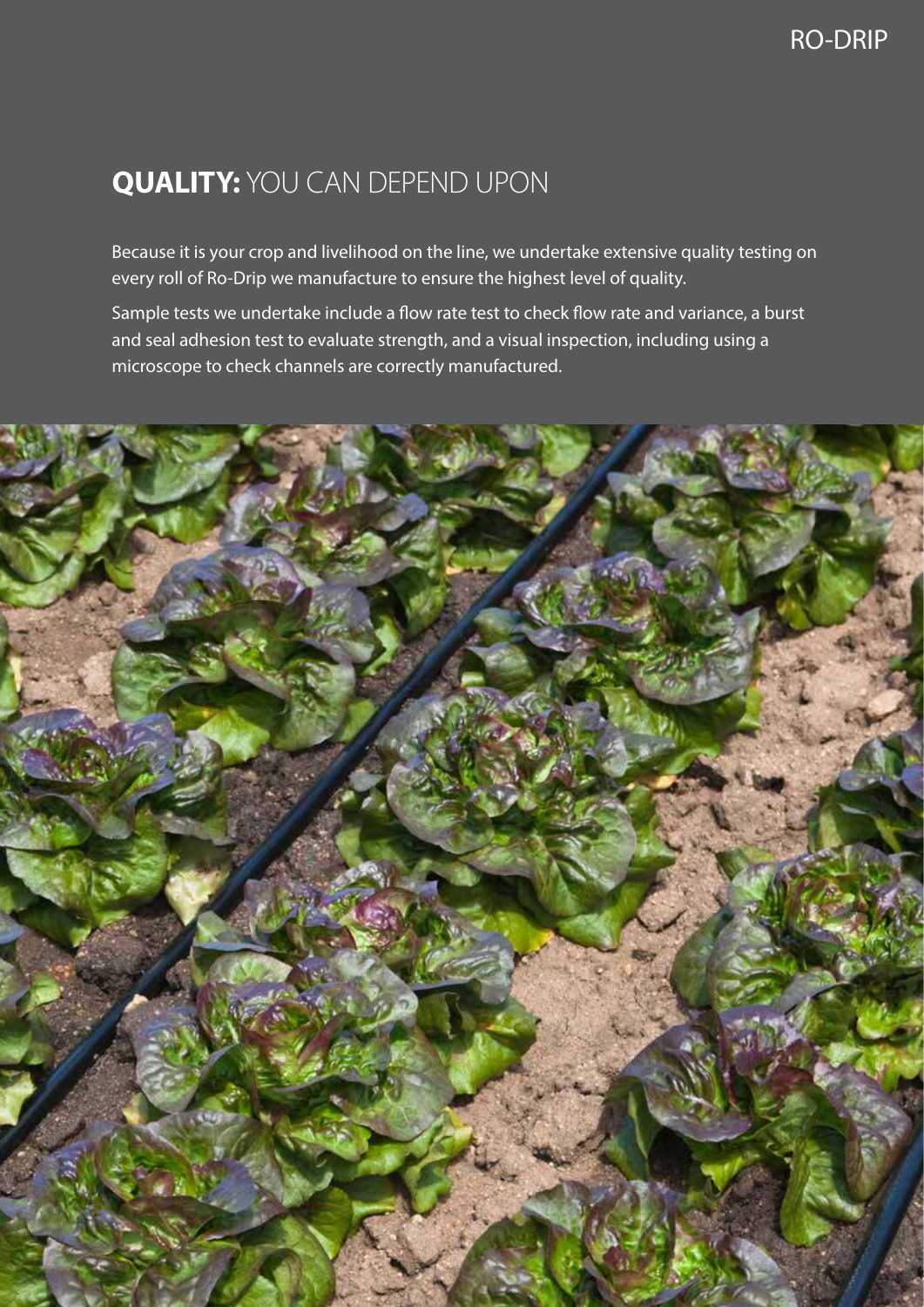### PRODUCT GUIDELINES

#### **Ro-Drip can perform at low pressure and therefore flow rates are calculated at 0.55 bar.**

In some cases, you may increase pressure, which will in turn provide a higher flow rate from each emitter. For example, if you run Ro-Drip with 0.50 l/h emitter at 0.80 bar, each dripper will emit 0.62 l/h.

The table below provides a reference of the output per dripper of Ro-Drip at 0.55, 0.80 and 1.00 bar.

| <b>Emitter Flow Rate (I/h)</b><br>Based on Nominal Pressure of 0.55 bar | 0.50 | 0.56 | 0.68 | 0.751 | 0.90 | 1.00 <sub>1</sub> |
|-------------------------------------------------------------------------|------|------|------|-------|------|-------------------|
| Flow rate (I/h) per emitter $@$ 0.80 bar                                | 0.62 | 0.69 | 0.83 | 0.91  | .09  |                   |
| Flow rate (I/h) per emitter $@$ 1.00 bar                                | 0.70 | J 79 | በ 94 | 1.02  |      | - 36              |

#### Pressure Guidelines

Minimum operating pressure: 0.30 bar Recommended operating pressure: 0.55 bar

| Maximum operating pressures (bar) |              |              |  |  |  |  |  |
|-----------------------------------|--------------|--------------|--|--|--|--|--|
| Wall<br>Thickness                 | Diameter     |              |  |  |  |  |  |
| (mil)                             | 16 mm (5/8") | 22 mm (7/8") |  |  |  |  |  |
| 5                                 | 0.56         |              |  |  |  |  |  |
| 6                                 | 0.70         | 0.56         |  |  |  |  |  |
| 8                                 | 1.05         | 0.70         |  |  |  |  |  |
| 10                                | 1 በ5         | 1 በ5         |  |  |  |  |  |

#### Common filtration requirements for most applications

**> 0.5 l/h per emitter: 130 micron / 120 mesh**

**≤ 0.5 l/h per emitter: 100 micron / 150 mesh**

Filtration requirement is dependent on a number of factors including water source and application. Please consult with an irrigation specialist for filtration requirements for your specific application.

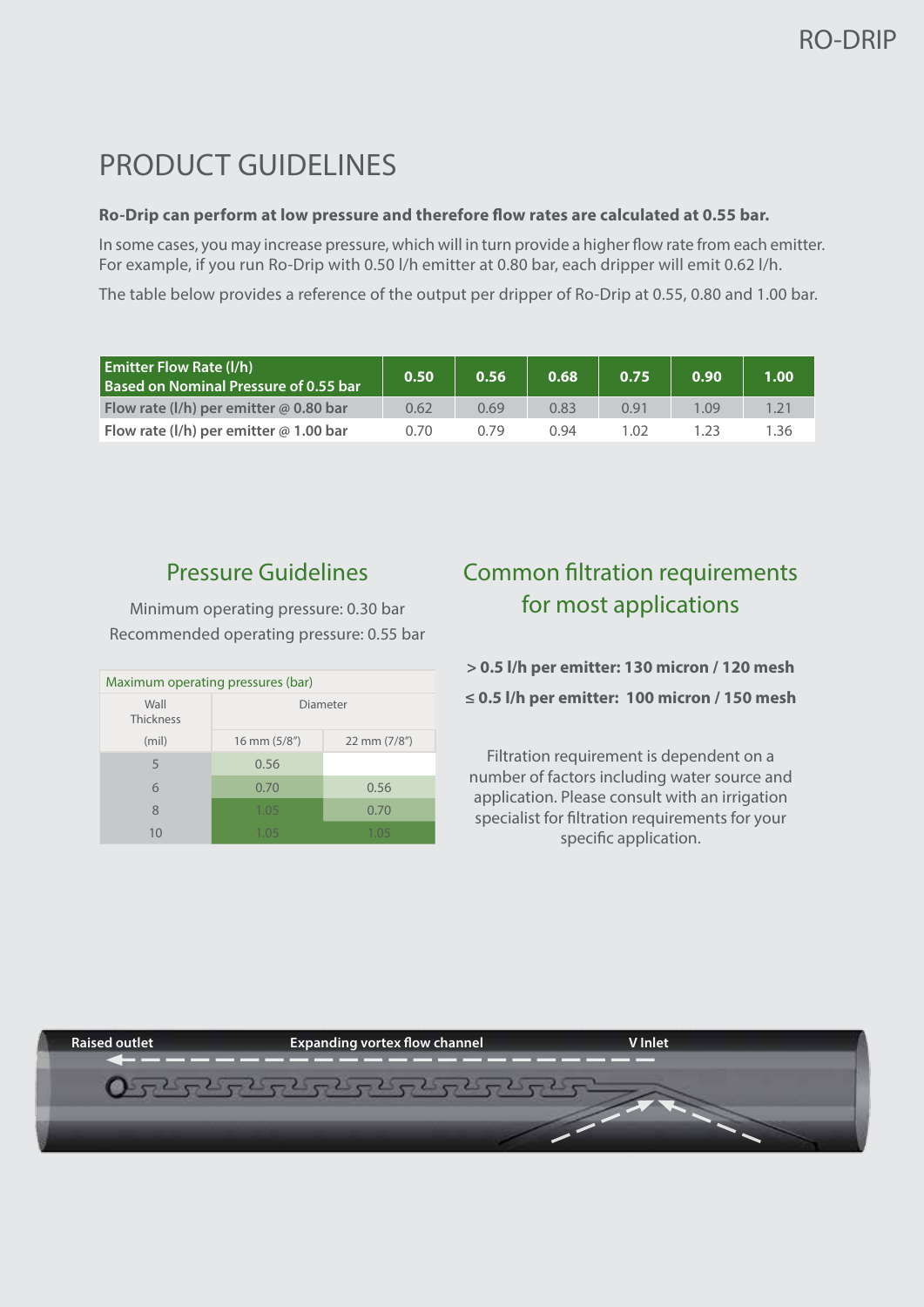#### RO-DRIP

### RO-DRIP PERFORMANCE DATA

| <b>Description</b>  | Nominal<br>Ø |       | <b>Nominal Wall Thickness</b><br>Spacing |      | <b>Flow</b>          |                   | <b>Max Run</b><br>Length<br>(90%<br><b>Emission</b><br>Uniformity) | <b>Roll Length</b> | Product<br><b>Number</b> |
|---------------------|--------------|-------|------------------------------------------|------|----------------------|-------------------|--------------------------------------------------------------------|--------------------|--------------------------|
|                     |              | (mil) | (mm)                                     | (cm) | (I/h per<br>emitter) | (I/h per<br>100m) | (m)                                                                | (m)                |                          |
| Ro-Drip 505-10-500  | 16mm (5/8")  | 5     | 0.13                                     | 10   | 0.50                 | 500               | 106                                                                | 3810               | 101001195                |
| Ro-Drip 505-20-250  | 16mm(5/8")   | 5     | 0.13                                     | 20   | 0.50                 | 250               | 164                                                                | 3810               | 101001198                |
| Ro-Drip 505-20-340  | 16mm (5/8")  | 5     | 0.13                                     | 20   | 0.68                 | 340               | 135                                                                | 3810               | 101001199                |
| Ro-Drip 505-20-500  | 16mm (5/8")  | 5     | 0.13                                     | 20   | 1.00                 | 500               | 108                                                                | 3810               | 101001200                |
| Ro-Drip 505-30-185  | 16mm (5/8")  | 5     | 0.13                                     | 30   | 0.56                 | 185               | 197                                                                | 3810               | 101001201                |
| Ro-Drip 505-30-300  | 16mm(5/8")   | 5     | 0.13                                     | 30   | 0.90                 | 300               | 150                                                                | 3810               | 101001202                |
| Ro-Drip 506-10-500  | 16mm (5/8")  | 6     | 0.15                                     | 10   | 0.50                 | 500               | 106                                                                | 3048               | 101001203                |
| Ro-Drip 506-10-750  | 16mm (5/8")  | 6     | 0.15                                     | 10   | 0.75                 | 750               | 83                                                                 | 3048               | 101001204                |
| Ro-Drip 506-10-1050 | 16mm (5/8")  | 6     | 0.15                                     | 10   | 1.05                 | 1050              | 72                                                                 | 3048               | 101001206                |
| Ro-Drip 506-20-250  | 16mm(5/8")   | 6     | 0.15                                     | 20   | 0.50                 | 250               | 164                                                                | 3048               | 101001209                |
| Ro-Drip 506-20-340  | 16mm (5/8")  | 6     | 0.15                                     | 20   | 0.68                 | 340               | 135                                                                | 3048               | 101001210                |
| Ro-Drip 506-20-500  | 16mm (5/8")  | 6     | 0.15                                     | 20   | 1.00                 | 500               | 108                                                                | 3048               | 101001211                |
| Ro-Drip 506-30-185  | 16mm (5/8")  | 6     | 0.15                                     | 30   | 0.56                 | 185               | 197                                                                | 3048               | 101001213                |
| Ro-Drip 506-30-300  | 16mm (5/8")  | 6     | 0.15                                     | 30   | 0.90                 | 300               | 150                                                                | 3048               | 101001214                |
| Ro-Drip 508-10-500  | 16mm (5/8")  | 8     | 0.20                                     | 10   | 0.50                 | 500               | 106                                                                | 2286               | 101001218                |
| Ro-Drip 508-10-750  | 16mm (5/8")  | 8     | 0.20                                     | 10   | 0.75                 | 750               | 83                                                                 | 488                | 101001219                |
| Ro-Drip 508-10-750  | 16mm (5/8")  | 8     | 0.20                                     | 10   | 0.75                 | 750               | 83                                                                 | 1000               | 101038526                |
| Ro-Drip 508-10-750  | 16mm (5/8")  | 8     | 0.20                                     | 10   | 0.75                 | 750               | 83                                                                 | 2286               | 101001220                |
| Ro-Drip 508-10-1050 | 16mm (5/8")  | 8     | 0.20                                     | 10   | 1.05                 | 1050              | 72                                                                 | 2286               | 101001852                |
| Ro-Drip 508-20-250  | 16mm (5/8")  | 8     | 0.20                                     | 20   | 0.50                 | 250               | 164                                                                | 2286               | 101001223                |
| Ro-Drip 508-20-340  | 16mm (5/8")  | 8     | 0.20                                     | 20   | 0.68                 | 340               | 135                                                                | 2286               | 101001224                |
| Ro-Drip 508-20-500  | 16mm (5/8")  | 8     | 0.20                                     | 20   | 1.00                 | 500               | 108                                                                | 488                | 101001225                |
| Ro-Drip 508-20-500  | 16mm (5/8")  | 8     | 0.20                                     | 20   | 1.00                 | 500               | 108                                                                | 2286               | 101001228                |
| Ro-Drip 508-30-185  | 16mm (5/8")  | 8     | 0.20                                     | 30   | 0.56                 | 185               | 197                                                                | 2286               | 101001229                |
| Ro-Drip 508-30-300  | 16mm (5/8")  | 8     | 0.20                                     | 30   | 0.90                 | 300               | 150                                                                | 2286               | 101001232                |
| Ro-Drip 508-30-300  | 16mm (5/8")  | 8     | 0.20                                     | 30   | 0.90                 | 300               | 150                                                                | 488                | 101001230                |
| Ro-Drip 508-40-250  | 16mm (5/8")  | 8     | 0.20                                     | 40   | 1.00                 | 250               | 168                                                                | 2286               | 101001234                |
| Ro-Drip 510-20-500  | 16mm (5/8")  | 10    | 0.25                                     | 20   | 1.00                 | 500               | 108                                                                | 1828               | 101001235                |
| Ro-Drip 510-30-300  | 16mm (5/8")  | 10    | 0.25                                     | 30   | 0.90                 | 300               | 150                                                                | 1828               | 101001237                |
| Ro-Drip 708-20-500  | 22mm (7/8")  | 8     | 0.20                                     | 20   | 1.00                 | 500               | 193                                                                | 1737               | 101001263                |
| Ro-Drip 708-30-185  | 22mm (7/8")  | 8     | 0.20                                     | 30   | 0.56                 | 185               | 352                                                                | 1737               | 101001264                |
| Ro-Drip 708-30-300  | 22mm (7/8")  | 8     | 0.20                                     | 30   | 0.90                 | 300               | 268                                                                | 1737               | 101001265                |
| Ro-Drip 710-30-185  | 22mm (7/8")  | 10    | 0.25                                     | 30   | 0.56                 | 185               | 352                                                                | 1524               | 101001267                |
| Ro-Drip 710-30-300  | 22mm (7/8")  | 10    | 0.25                                     | 30   | 0.90                 | 300               | 268                                                                | 1524               | 101001268                |

Flow rate calculated at 0.55 bar. Maximum run length based on 90% Emission Uniformity on flat ground.

| <b>Description</b>              | <b>Nominal</b><br><b>Diameter</b> | <b>Nominal Wall Thickness</b> |      | Spacing | <b>Flow</b>          |                   | Max Run<br>Length<br>(90%<br><b>Emission</b><br>Uniformity) | <b>Roll Length</b> | Product<br><b>Number</b> |
|---------------------------------|-----------------------------------|-------------------------------|------|---------|----------------------|-------------------|-------------------------------------------------------------|--------------------|--------------------------|
|                                 |                                   | (mil)                         | (mm) | (cm)    | (I/h per<br>emitter) | (I/h per<br>100m) | (m)                                                         | (m)                |                          |
| Ro-Drip 508-10-750 (488 m roll) | $16$ mm $(5/8")$                  | 8                             | 0.20 | 10      | 0.75                 | 750               |                                                             | 488                | 101001219                |
| Ro-Drip 508-20-500 (488 m roll) | 16mm(5/8")                        | 8                             | 0.20 | 20      | 1.00                 | 500               |                                                             | 488                | 101001225                |
| Ro-Drip 508-30-300 (488 m roll) | $16$ mm $(5/8")$                  | 8                             | 0.20 | 30      | 0.90                 | 300               |                                                             | 488                | 101001230                |

Flow rate calculated at 0.55 bar. Maximum run length based on 90% Emission Uniformity on flat ground.